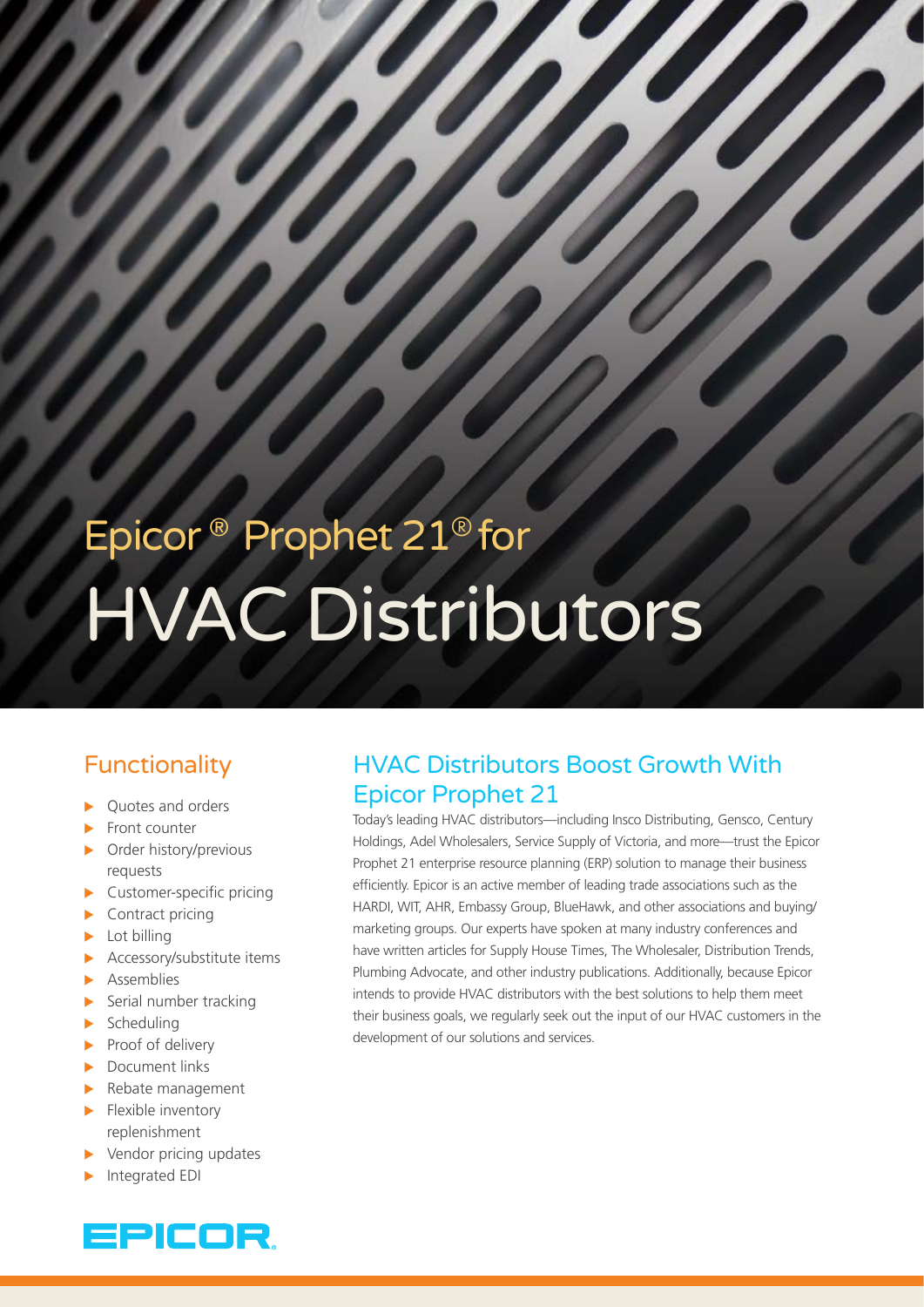

### In Your Industry

As an HVAC distributor, you face new challenges every hour of the day. You might serve contractors before dawn, deal with puzzled homeowners at noon, and ship everything from furnace control boards to gas valves until closing time. You need an ERP system that helps you meet the industry-specific challenges you face on an hourly basis. Epicor provides that solution with the front counter capabilities to service walk-in customers, the features essential to handling dozens of manufacturers' rebates, and functionality designed to help you never miss a sales opportunity.

## A Comprehensive Solution

With more than a half-century of distribution experience, Epicor helps distributors grow sales, improve margins, and increase productivity with ERP systems that can help keep them healthy and thriving in today's highly competitive marketplace. Prophet 21 combines proven distribution expertise with an end-to-end, web-enabled infrastructure and modern technology stack. Cloud and on-premises deployment options are available, and it's easy to migrate from one deployment choice to another as your business needs change.

Prophet 21 enables your most critical business areas to work more efficiently with features that include:

- Customer Relationship Management
- Order Management
- eCommerce
- Inventory Management and Purchasing
- X Wireless Warehouse Management System
- Finance and Accounting
- Manufacturing
- Service and Maintenance
- Business Intelligence
- Enterprise Content Management

You need a technology provider that understands HVAC distribution. You must also choose a business partner with a vision to help guide you into the future. Epicor offers both. When you partner with Epicor, you can expect leading technology solutions and professional services, as well as the industry-specific functionality you need to drive your business.

#### **Quotes and orders**

Your order management processes directly affect your customers and how they view your business. Customers demand faster, better service, and will go elsewhere if you can't meet their needs.

Prophet 21 enables you to complete the entire order entry process from one screen. You can:

- $\blacktriangleright$  Enter quotes and orders
- $\blacktriangleright$  Convert quotes to orders
- Check stock
- Expedite orders
- Search price and availability requests
- View past invoices
- Verify shipping preferences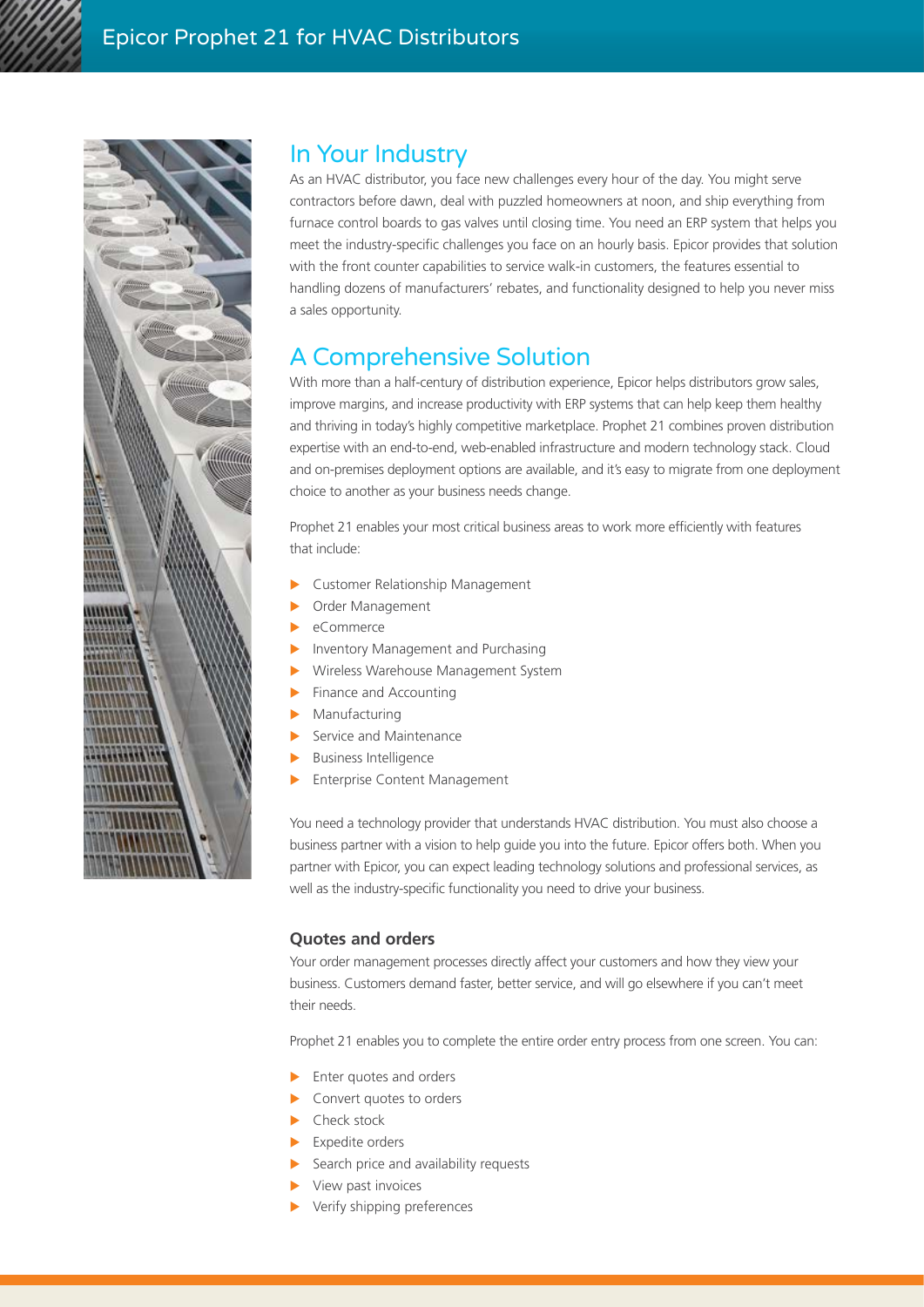Whether orders are entered at the counter, remotely via a mobile computing device or laptop, or over the web, information goes directly into your Prophet 21 solution for faster processing—eliminating manual work and rekeying errors.

#### **Front counter**

Whether you have a small counter or a large customer selfservice area, you'll need point of sale (POS) and front counter capabilities. Prophet 21 has the front counter tools necessary to quickly and efficiently handle that early morning rush. You can help any customer on the spot by accessing your inventory from the Order Entry screen. You can also offer a price, place the order, and then accept payment or record the transaction for invoicing.

To speed the order entry process, items can be manually entered or scanned using a wireless or USB bar code scanner. Customer credit can be checked on the fly, and notifications can be sent immediately to the credit manager in the event of an exception. Payments can also be entered on the transaction—including the ability to accept cash, check, or credit card payments. The Epicor integrated credit card processing solution<sup>1</sup> enables you to accept customer payments with credit or debit cards and receive immediate authorization. You can avoid the inefficiency and inaccuracy of separate terminals while simultaneously simplifying and lowering your costs to comply with the payment card industry (PCI) security standards.

Having proof of pick-up—such as the signature of the person who completes the pick-up on the invoice—can prevent messy disputes and expedite payment. Front Counter Signature Capture uses a simple, easy-to-install capture device that integrates with the Prophet 21 Order Entry module to instantly provide you with a permanent record of what left the warehouse, when, and with whom.

#### **Order history/previous requests**

How often do you deal with customers who ask for the same item they purchased in the past? When you ask for more specific information, do they only remember a portion of the item information, the quantity, or the date they bought it? Prophet 21 includes a previous request search that allows you to view the customer's sales history. You can narrow your sales history search by date range or keywords and—in a few simple steps—add that item to the customer's current order. This saves time and eliminates trips to the file cabinet to thumb through old invoices.

#### **Customer-specific pricing**

You can probably count on your core customers to order certain products from your company on a regular basis. It makes sense for you to reward frequent customers and encourage return business by offering special pricing. When a manufacturer offers you a price break, you may want to pass those savings on to your customers.

Prophet 21 gives you the flexibility to set prices as you see fit including offering select customers preferred pricing, offering pricing based on quantity breaks, and setting promotional pricing—allowing you to maintain your margins while meeting customer and competitive demands. You can even set start and end pricing dates on a customer, product, or product group basis to meet contractual obligations or for limited-time specials.

#### **Contract pricing**

For many customers, you'll want to negotiate pricing down to the item level—establishing fixed, time-based net prices on a SKU-by-SKU basis. Prophet 21 enables you to set up timesensitive contract pricing for these customers. Contract pricing is integrated in Quote/Order Entry to ensure the customer gets the right contract price on each transaction. Additionally, starting and ending dates on contracts allow you to track when contracts are expiring and set up contracts that will automatically kick in on the starting date.

#### **Lot billing**

Many contractors handling huge projects often want to order all the parts necessary for the job up front to ensure that everything they need is on hand when they need it. However, they want to receive the material in stages and to pay for it as they receive it. Lot Billing capabilities enable you to first deliver and bill the contractor for rough-in materials, then invoice and deliver finished goods at a later date.

In addition, you can use Lot Billing functionality when quoting orders. When contractors request quotes for large projects, you can give them one price for the entire lot or individual lot prices for rough-in or finished goods. Quoting items in this manner helps to prevent customers from shopping around and pricing goods individually.

<sup>1</sup> Not available in all countries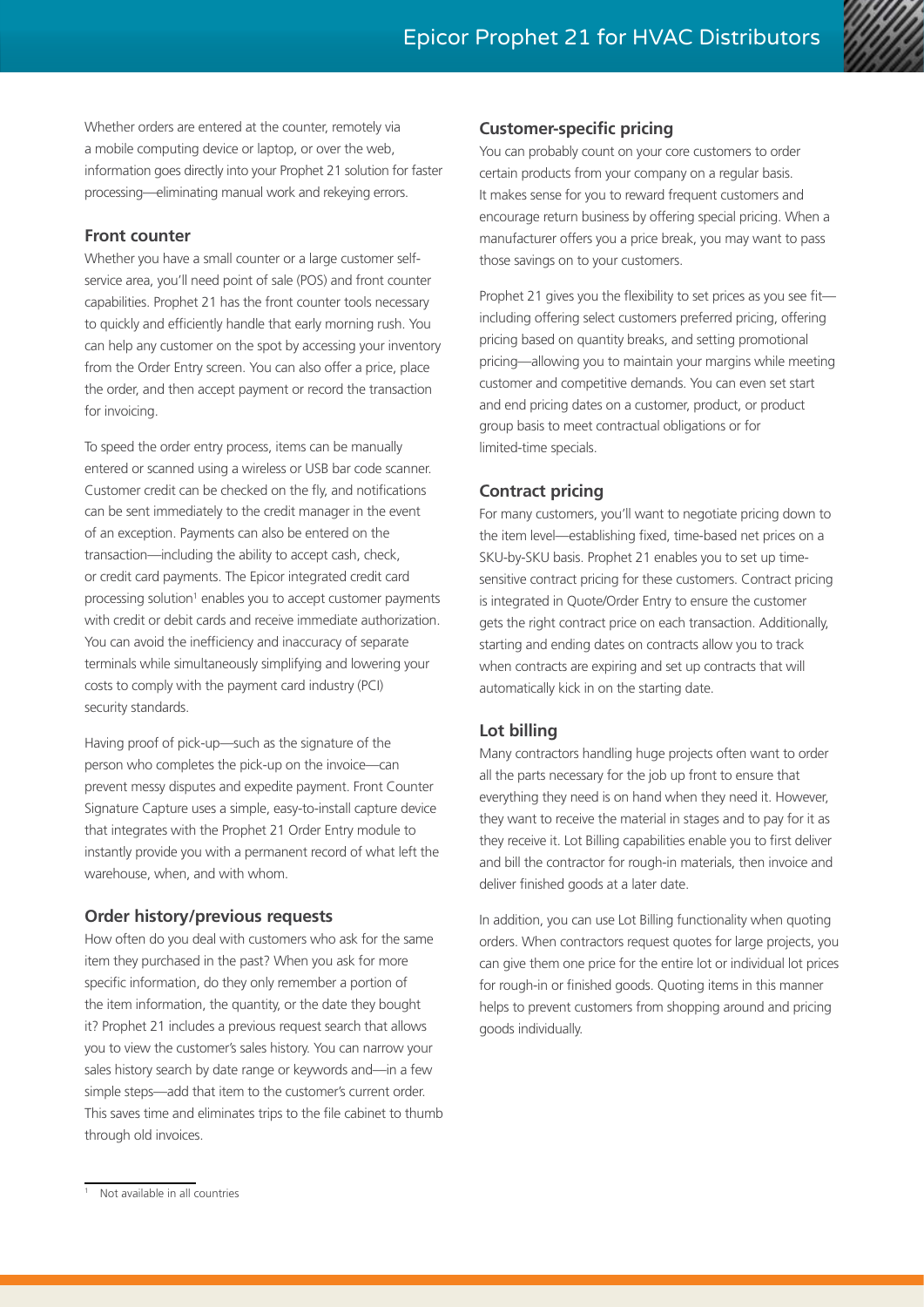#### **Accesory and substitute items**

With the built-in ability to suggest spelling items and substitutions, you can improve sales and make even your most inexperienced sales people sound like seasoned pros. Does every one of your sales and service representatives know—or remember—to offer "go with" items? Prophet 21 solves this issue by automatically suggesting products that go with items on a customer's order—helping to increase sales and improve customer satisfaction.

In addition, Prophet 21 automates substitution processes. For example, if one of your most popular SKUs is backordered, the solution will remind your sales representatives to offer a similar or identical—product. This feature helps reduce lost sales due to stock-outs.

#### **Assemblies**

Assembly and bill of material functionality enables you to keep assemblies in your solution, at one price, and with one item code—eliminating the need to reenter a long list of line items each time you sell and assemble the items. This saves order-entry personnel time and helps prevent costly errors and mix-ups. Customer service representatives can also increase sales by upselling assembled or manufactured products when customers request groups of items.

The same functionality can also take the guesswork out of determining how many items or kits you can assemble with what you have in stock. When your customer calls to request an item with more than one part, the solution searches your database, finds all the components necessary to manufacture a kit or assembly, and calculates the least common denominator of these pieces. In seconds, customer service representatives know exactly how many of a kit they can offer your customers without taking a walk to the warehouse to manually find and count SKUs.

#### **Serial number tracking**

Important for recalls and record-keeping purposes, tracking serial numbers can be a big part of your business. Prophet 21 allows you to record the serial numbers on any item in your warehouse and offers flexibility in how you track this information. You can choose to record item serial numbers for both inbound and outbound transactions. This gives you full visibility of serial numbers through every step in the process. Optionally, you can choose to only track serial numbers on outbound transactions– eliminating the need to enter this information during receiving.

#### **Scheduling**

Even though contractors order everything at once, common sense dictates that rough-in items need to arrive at a job site before finished goods. After all, rough-in items are often installed weeks before the fixtures—especially on large projects.

With Prophet 21, you can easily and efficiently handle even the most complicated release schedules. Simply set release dates for groups of items for your customers' jobs so the right products are ready for shipment or pick-up at the right time. This improves customer services and reduces confusion in the warehouse.

#### **Proof of delivery**

Epicor Mobile Proof of Delivery is a an integrated mobile companion for your Epicor system that delivers new levels of service responsiveness for efficient deliveries and pick-ups. With your choice of mobile device, you can maximize the effectiveness of your delivery resources while providing reliable, documented drop-offs and pick-ups.

Mobile Proof of Delivery puts virtually every delivery detail in the palm of your driver's hand. Drivers can efficiently complete their delivery tasks using GPS location maps for fast, accurate service. From their mobile device, drivers can also add important delivery notes or log issues—keeping your customer and business informed of delivery details.

#### **Document links**

Epicor Prophet 21 offers a cost-effective, reliable alternative to keeping space-consuming file cabinets full of paperwork in the office. By giving you the ability to scan paper documents and link them to records within the solution, Prophet 21 helps boost employee efficiency while cutting the time and expenses typically associated with maintaining traditional paperwork.

Prophet 21 document links allow you to connect maintenance and transaction records to any compatible file on your network—from vendor invoices and customer purchase orders, to specifications and material safety data sheets (MSDS). You can even scan and save handwritten letters and faxed communications in the system or link to emails that relate to specific orders. Because your employees will have better access to important customer and product information, service can also improve. In addition, because they can email or fax the documentation directly from Prophet 21, your employees can simply click on a link to those documents and send them instantly.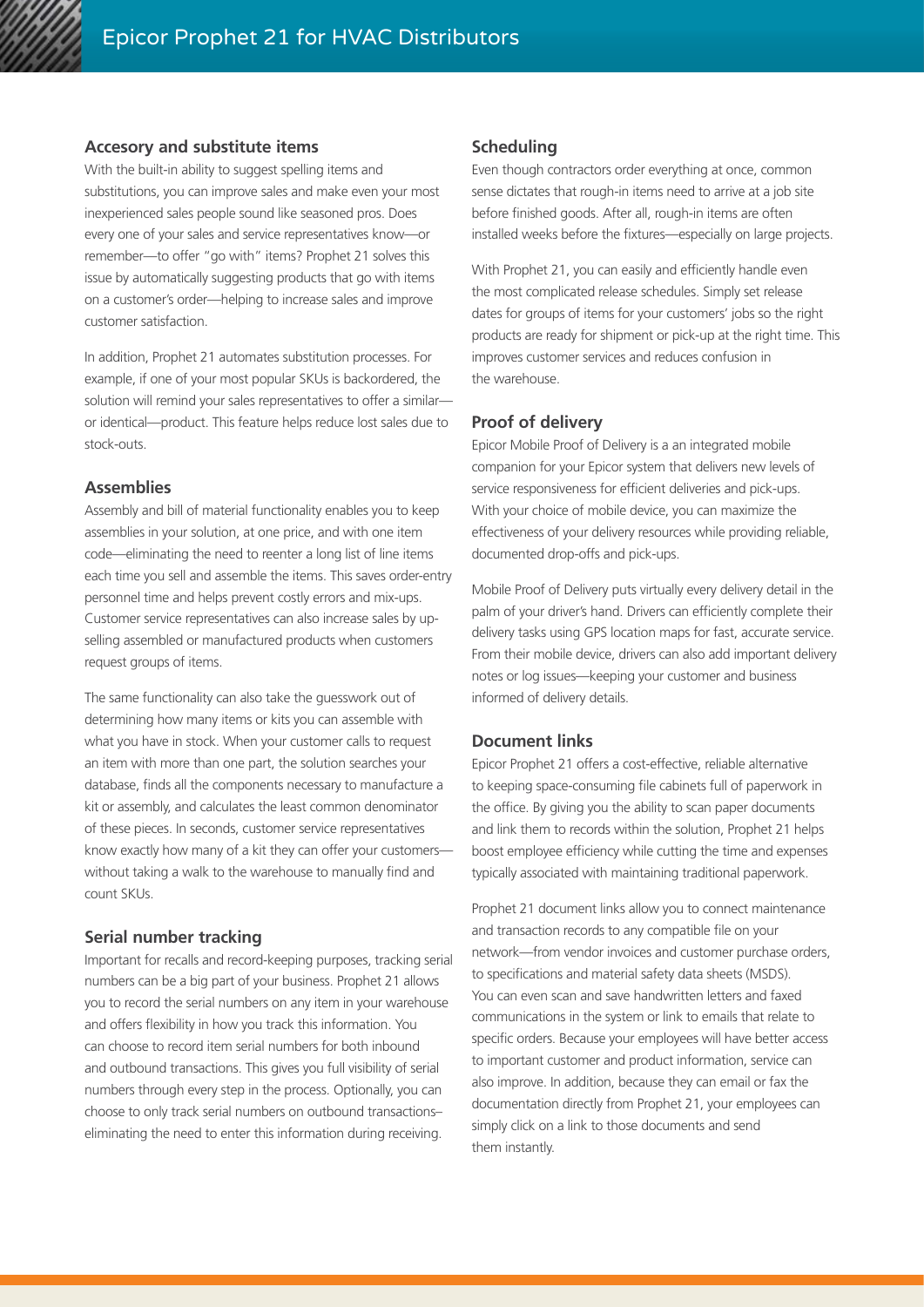#### **Rebate management**

Many top vendors offer rebates that help distributors maximize profits. Robust rebate functionality helps you manage these rebates and take advantage of anything your manufacturers might offer. You can track vendor rebates electronically for more accurate books and a healthier bottom line. Simplify the often-tedious task of handling vendor rebates by automating the process. Each step—from negotiation, to receipt, and beyond is recorded in real time and reflected in your solution's General Ledger and price schedules. This helps you track the rebates you've earned and lets sales and order entry staff always see proper gross margins to offer customers appropriate pricing. Additionally, your accounting staff will benefit from the ability to produce detailed, easy-to-understand rebate reports.Prophet 21 gives you the accurate, concise information you need to send to vendors to claim your rebates.

#### **Flexible inventory replenishment**

Prophet 21 lets you choose from multiple inventory replenishment methods—including Order Point Order Quantity (OPOQ), Min-Max, Economic Order Quantity (EOQ), and Order Up-To. This kind of flexibility allows you to lower carrying costs, minimize excess or obsolete inventory, improve cash flow, and increase customer service levels. In addition, you can use different replenishment methods for different sets of items, which is an invaluable tool for distributors.

#### **Vendor pricing updates**

Updating prices in a timely manner is important to your business' health. Failing to update prices one month—or even one week—after a supplier sends a price update can drain thousands from your bottom line. The Pricing Service module makes maintaining an accurate item database and building new items into your solution easier than ever. It enables you to create new items and handle price updates quickly, easily, and electronically by importing data from vendors or third-party companies. A simple, easy-to-use mapping tool allows you to map the data provided by the vendor to the Prophet 21 fields. Additional tools built into the Pricing Service allow you to convert data if necessary. Using Pricing Service takes only a fraction of the time of manual data entry, thus simplifying the process and helping to reduce the chance of errors.

#### **Integrated EDI**

Many of your customers and vendors will require you to communicate with them via electronic data interchange (EDI) expecting you to be able to receive and/or send the necessary EDI transactions. The volume of these transactions requires any EDI to be fully integrated with your business system.

Prophet 21 streamlines the transaction process by providing an easy-to-use interface for EDI transactions. This can reduce order and processing costs, as well as time spent manually processing the documents. The Prophet 21 Scheduled Import Service Manager (SISM) can be run to automatically import transactions directly into Prophet 21 for processing. The Edit Import Suspended report allows for the review of transactions prior to their import into the database or upon failure to import. Each outbound document can be set to automatically export to trading partners when the transaction is completed from within the Prophet 21 system—reducing the need for manual intervention.

## Technology That Enables **Transformation**

Today, you need a software solution that you can implement quickly without substantial cost to your business. Epicor Prophet 21 is designed to help your distribution business scale, change, and grow without major system modifications.

Prophet 21 combines proven distribution expertise with an end-to-end web-enabled infrastructure and modern technology stack—including HTML5, Angular JS, Microsoft®, .NET, and Microsoft SQL Server®.

Learn more about how Epicor Prophet 21 can help you grow your distribution business by contacting Epicor today.